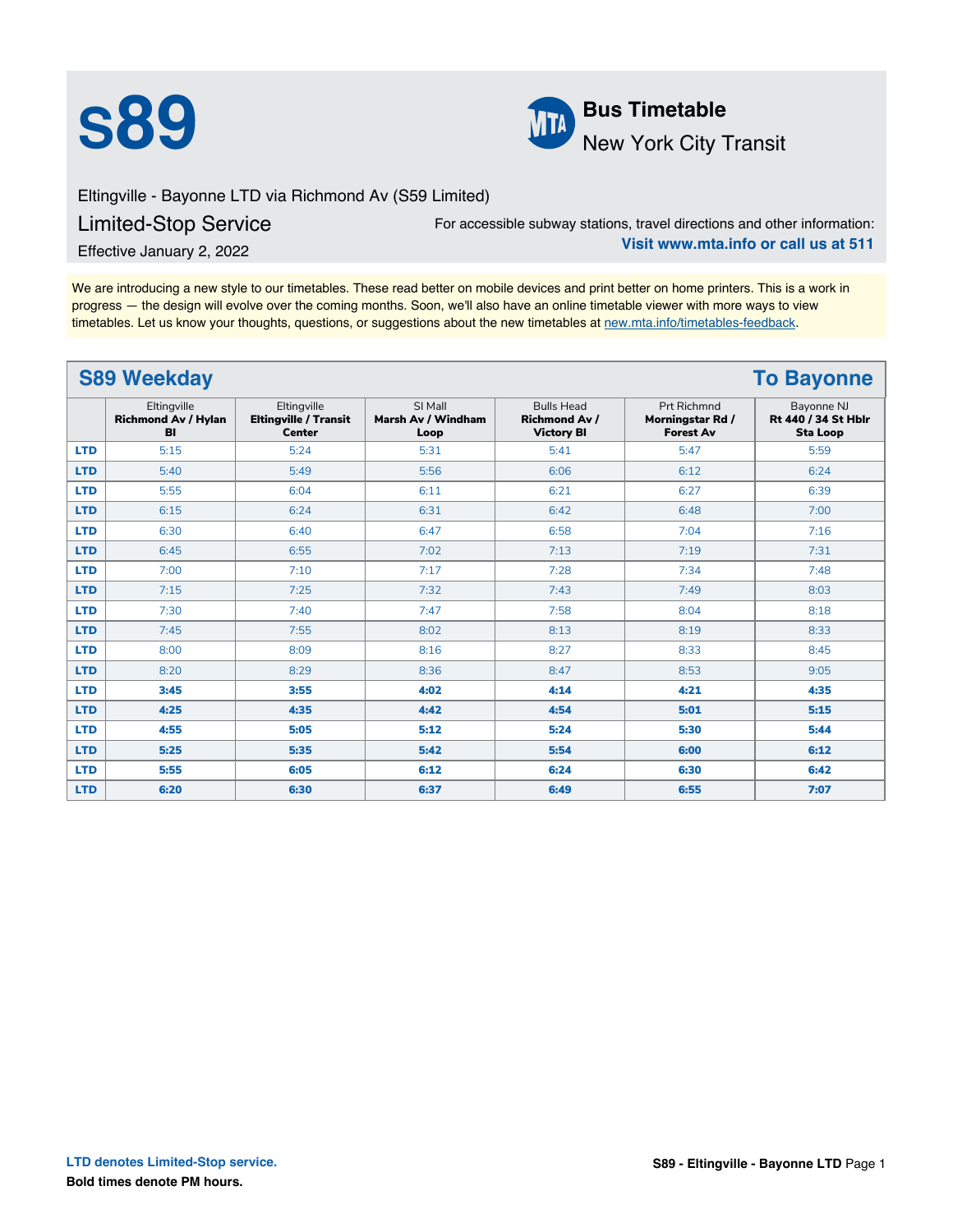| <b>S89 Weekday</b><br><b>To Eltingville</b> |                                                      |                                                         |                                                                |                                       |                                                              |                                                 |  |
|---------------------------------------------|------------------------------------------------------|---------------------------------------------------------|----------------------------------------------------------------|---------------------------------------|--------------------------------------------------------------|-------------------------------------------------|--|
|                                             | Bayonne NJ<br>Rt 440 / 34 St Hblr<br><b>Sta Loop</b> | Prt Richmnd<br><b>Richmond Av /</b><br><b>Monsey PI</b> | <b>Bulls Head</b><br><b>Richmond Av /</b><br><b>Victory BI</b> | SI Mall<br>Marsh Av / Windham<br>Loop | Eltingville<br><b>Eltingville / Transit</b><br><b>Center</b> | Eltingville<br><b>Hylan BI / Richmond</b><br>Av |  |
| <b>LTD</b>                                  | 6:35                                                 | 6:47                                                    | 6:54                                                           | 7:06                                  | 7:13                                                         | 7:21                                            |  |
| <b>LTD</b>                                  | 7:15                                                 | 7:27                                                    | 7:34                                                           | 7:46                                  | 7:53                                                         | 8:01                                            |  |
| <b>LTD</b>                                  | 7:35                                                 | 7:47                                                    | 7:54                                                           | 8:06                                  | 8:13                                                         | 8:21                                            |  |
| <b>LTD</b>                                  | 7:55                                                 | 8:07                                                    | 8:14                                                           | 8:26                                  | 8:33                                                         | 8:41                                            |  |
| <b>LTD</b>                                  | 8:25                                                 | 8:40                                                    | 8:47                                                           | 8:58                                  | 9:05                                                         | 9:13                                            |  |
| <b>LTD</b>                                  | 8:55                                                 | 9:10                                                    | 9:17                                                           | 9:28                                  | 9:35                                                         | 9:43                                            |  |
| <b>LTD</b>                                  | 9:25                                                 | 9:40                                                    | 9:47                                                           | 9:58                                  | 10:05                                                        | 10:13                                           |  |
| <b>LTD</b>                                  | 4:00                                                 | 4:14                                                    | 4:21                                                           | 4:31                                  | 4:38                                                         | 4:46                                            |  |
| <b>LTD</b>                                  | 4:25                                                 | 4:39                                                    | 4:46                                                           | 4:56                                  | 5:03                                                         | 5:11                                            |  |
| <b>LTD</b>                                  | 4:50                                                 | 5:04                                                    | 5:11                                                           | 5:21                                  | 5:28                                                         | 5:36                                            |  |
| <b>LTD</b>                                  | 5:10                                                 | 5:25                                                    | 5:32                                                           | 5:42                                  | 5:49                                                         | 5:57                                            |  |
| <b>LTD</b>                                  | 5:25                                                 | 5:40                                                    | 5:47                                                           | 5:57                                  | 6:04                                                         | 6:12                                            |  |
| <b>LTD</b>                                  | 5:40                                                 | 5:55                                                    | 6:02                                                           | 6:12                                  | 6:19                                                         | 6:27                                            |  |
| <b>LTD</b>                                  | 5:55                                                 | 6:10                                                    | 6:17                                                           | 6:27                                  | 6:34                                                         | 6:41                                            |  |
| <b>LTD</b>                                  | 6:10                                                 | 6:24                                                    | 6:31                                                           | 6:40                                  | 6:46                                                         | 6:53                                            |  |
| <b>LTD</b>                                  | 6:30                                                 | 6:44                                                    | 6:50                                                           | 6:59                                  | 7:05                                                         | 7:12                                            |  |
| <b>LTD</b>                                  | 6:55                                                 | 7:09                                                    | 7:15                                                           | 7:24                                  | 7:30                                                         | 7:37                                            |  |
| <b>LTD</b>                                  | 7:40                                                 | 7:54                                                    | 7:59                                                           | 8:08                                  | 8:14                                                         | 8:21                                            |  |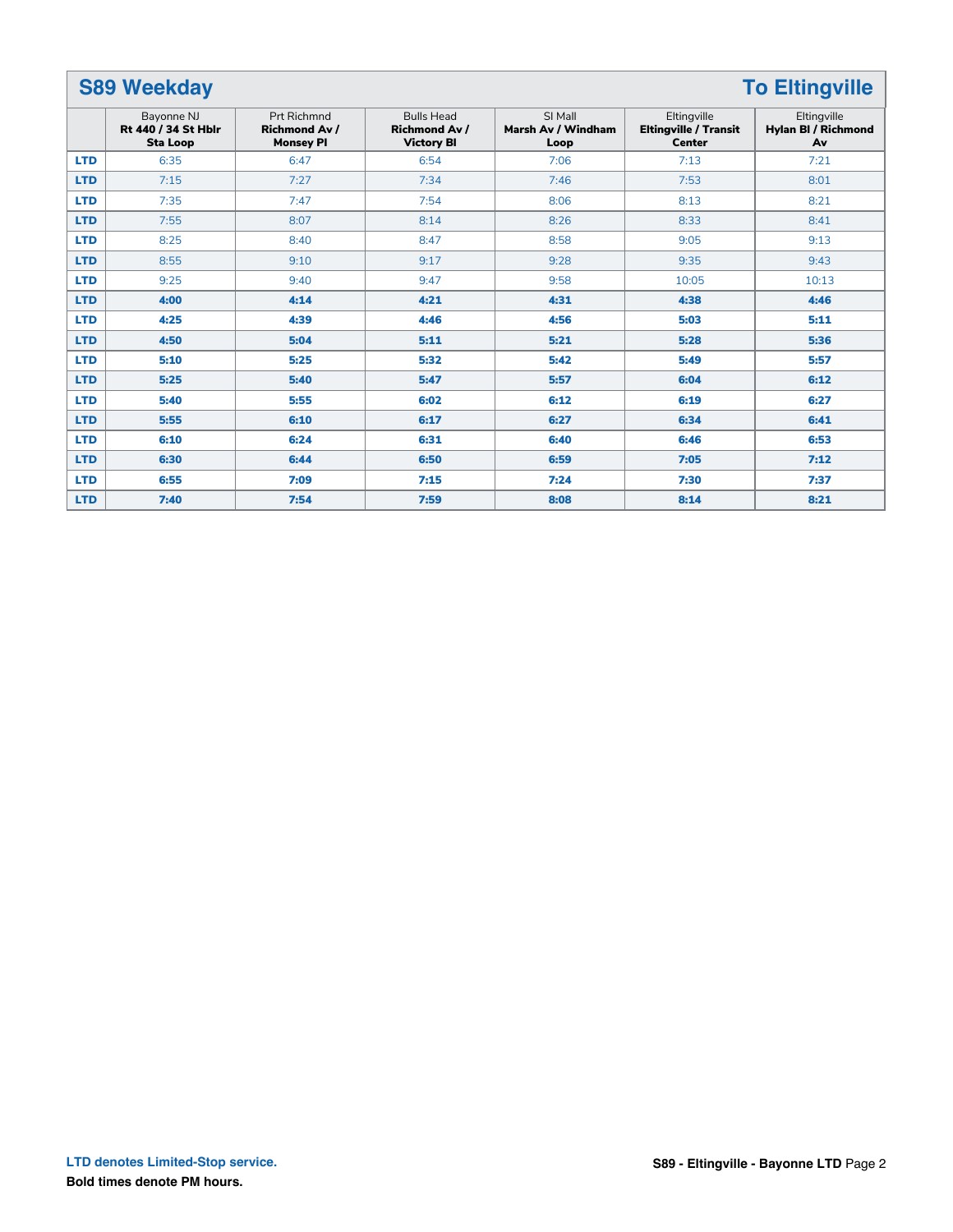



Eltingville - Bayonne LTD via Richmond Av (S59 Limited)

Limited-Stop Service

Effective January 2, 2022

For accessible subway stations, travel directions and other information: **Visit www.mta.info or call us at 511**

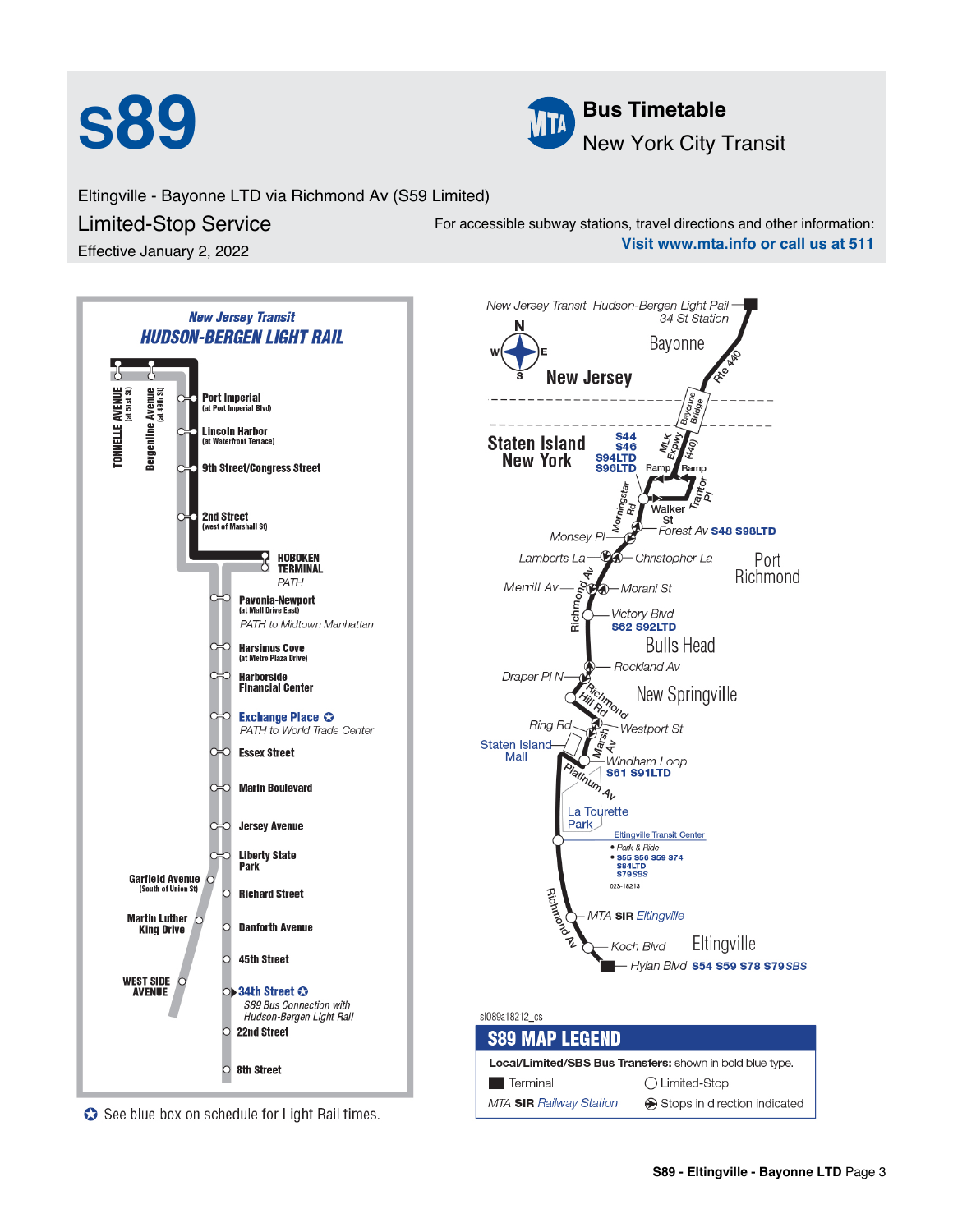**Fares** – MetroCard® is accepted for all MTA New York City trains (including Staten Island Railway - SIR), and, local, Limited-Stop and +SelectBusService buses (at MetroCard fare collection machines). Express buses only accept 7- Day Express Bus Plus MetroCard or Pay-Per-Ride MetroCard. All of our buses and +SelectBusService Coin Fare Collector machines accept exact fare in coins. Dollar bills, pennies, and half-dollar coins are not accepted. OMNY is the MTA's new fare payment system. Use your contactless card or smart device to pay the fare on buses and subways. Visit omny.info for details of the rollout.

**Free Transfers** – Unlimited Ride MetroCard permits free transfers to all but our express buses (between subway and local bus, local bus and local bus etc.) Pay-Per-Ride MetroCard allows one free transfer of equal or lesser value if you complete your transfer within two hours of the time you pay your full fare with the same MetroCard. If you pay your local bus fare with coins, ask for a free electronic paper transfer to use on another local bus.

**Reduced-Fare Benefits** – You are eligible for reduced-fare benefits if you are at least 65 years of age or have a qualifying disability. Benefits are available (except on peak-hour express buses) with proper identification, including Reduced-Fare MetroCard or Medicare card.

**Children** – The subway, SIR, local, Limited-Stop, and +SelectBusService buses permit up to three children, 44 inches tall and under to ride free when accompanied by an adult paying full fare.

**Terms and Conditions** – Fares and MetroCard use are subject to applicable tariffs and conditions of use.

## **Bus Operator Apple Award**

If you think your bus operator deserves an Apple Award--our special recognition for this service, courtesy and professionalism-- go to mta.info/customer-feedback or call 511 and give us the badge or bus number.

## **Holiday Service 2022**

**Reduced weekday service operates on:** Martin Luther King Day\*, Day After Thanksgiving\*.

**Saturday service operates on:** Presidents Day\*, Independence Day, Dec 26.

**Sunday service operates on:** Memorial Day, Labor Day, Thanksgiving Day, Christmas Day+, New Years Day+.

\* Special schedules for these days will be available at [mta.info](https://new.mta.info/) for express routes only.

+ Service information for the day preceding this holiday or holiday weekend will be provided on [mta.info](https://new.mta.info/), and on service notices posted on buses.

Information in this timetable is subject to change without notice. Traffic conditions and weather can affect running time.

| <b>Travel Help and Information</b>                     | <b>IF YOU SEE</b><br><b>SOMETHING, SAY</b><br><b>SOMETHING.</b>                                         |  |
|--------------------------------------------------------|---------------------------------------------------------------------------------------------------------|--|
| One MTA<br>511<br>One Number.<br>Call 511 and say MTA. | Be suspicious of<br>anything<br>unattended.<br>Tell a cop, an MTA<br>employee or call<br>1-888-692-7233 |  |
| TTY/TDD users only 711                                 | (1-888-NYC-SAFE).                                                                                       |  |
| <b>Online:</b> www.mta.info                            |                                                                                                         |  |

**Filing a Title VI Complaint** – MTA New York City Transit ("NYC Transit") and<br>MTA Bus Company are committed to providing non-discriminatory service to<br>ensure that no person is excluded from participation in, or denied the

To request more information about Title VI or to submit a written complaint if you believe that you have been subjected to discrimination, you may contact NYC<br>Transit's Office of Equal Employment Opportunity, 130 Livingston Street, 3rd Floor,<br>Brooklyn, NY 11201.

In addition to your right to file a complaint with NYC Transit and MTA Bus<br>Company, you have the right to file a Title VI complaint with the U.S. Department<br>of Transportation, Federal Transit Administration, Office of Civi